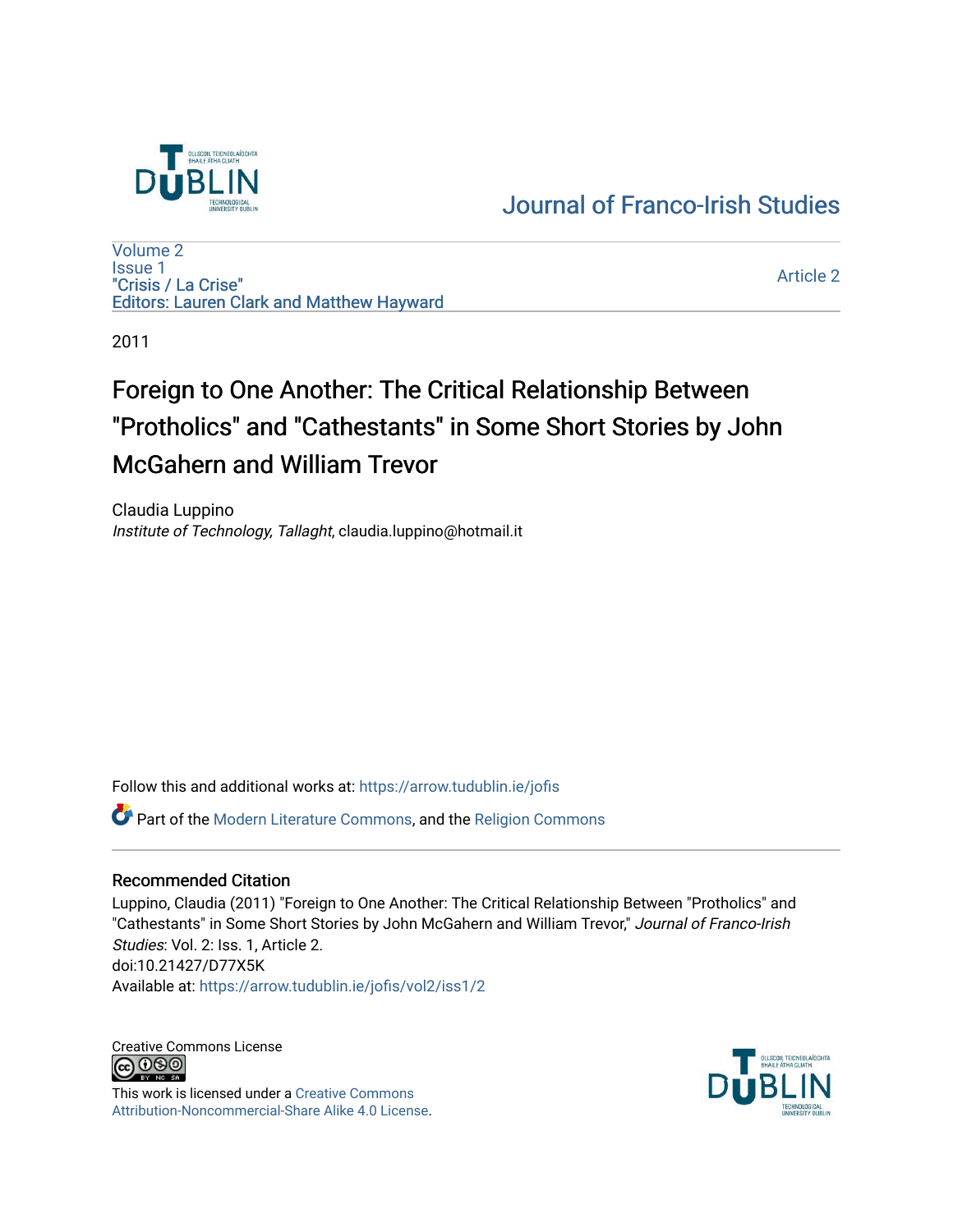### **Foreign to One Another: The Critical Relationship between "Protholics" and "Cathestants" in Some Short Stories by John McGahern and William Trevor[1](#page-1-0)**

*Claudia Luppino, University of Florence* 

### 1. *Preliminary remarks*

The unprecedented economic boom that visited the Republic of Ireland in the early 1990s attracted massive numbers of workers, students and tourists from all over the world to what had traditionally been a country of emigration, rather than immigration. Yet, foreigners have been part and parcel of Irish society since before the Celtic Tiger years. They have been there throughout the centuries, merging with the indigenous population, rapidly assimilating the local habits and traditions and ultimately becoming "more Irish than the Irish themselves", as the saying goes.

In modern history, the presence of foreigners in Ireland is primarily ascribable to British colonialism, one effect of which was—starting from the seventeenth century, and primarily in the North-East of the island—the injection ("plantation") of English and Scottish elements into the Gaelic and Celtic context, which also brought the clash of Protestant and Catholic components (Connolly 1998). The complex stratification of the social texture that resulted still exists today, both North and South of the border, making Ireland a partitioned country not only at the political but also at the religious level.

This article will look at the relationship and mutual representations of Catholics and Protestants in pre-Celtic Tiger Ireland, as they emerge from specific Irish short stories of the 1970s and '80s, before the country became multicultural and globalized. Far from the "wonderful new hybrid" dreamed up by the intellectuals of the Literary Revival and "nicknamed a *Protholic* or a *Cathestant*"—a hybrid which should result from the "fusion of two traditions, not just Gaelic with

 $\overline{a}$ 

<span id="page-1-0"></span><sup>1</sup> This article is a revised and abridged version of my "*Protholics and Cathestants*: l'appartenenza religiosa come *foreignness* in alcuni testi narrativi irlandesi contemporanei", written in Italian and published in Maria Grazia Profeti (ed.), *Giudizi e pregiudizi. Percezione dell'altro e stereotipi tra Europa a Mediterraneo* (Atti del Seminario, Firenze, 10-14 giugno 2008), Firenze, Alinea, 2009, Vol. II, 275-299.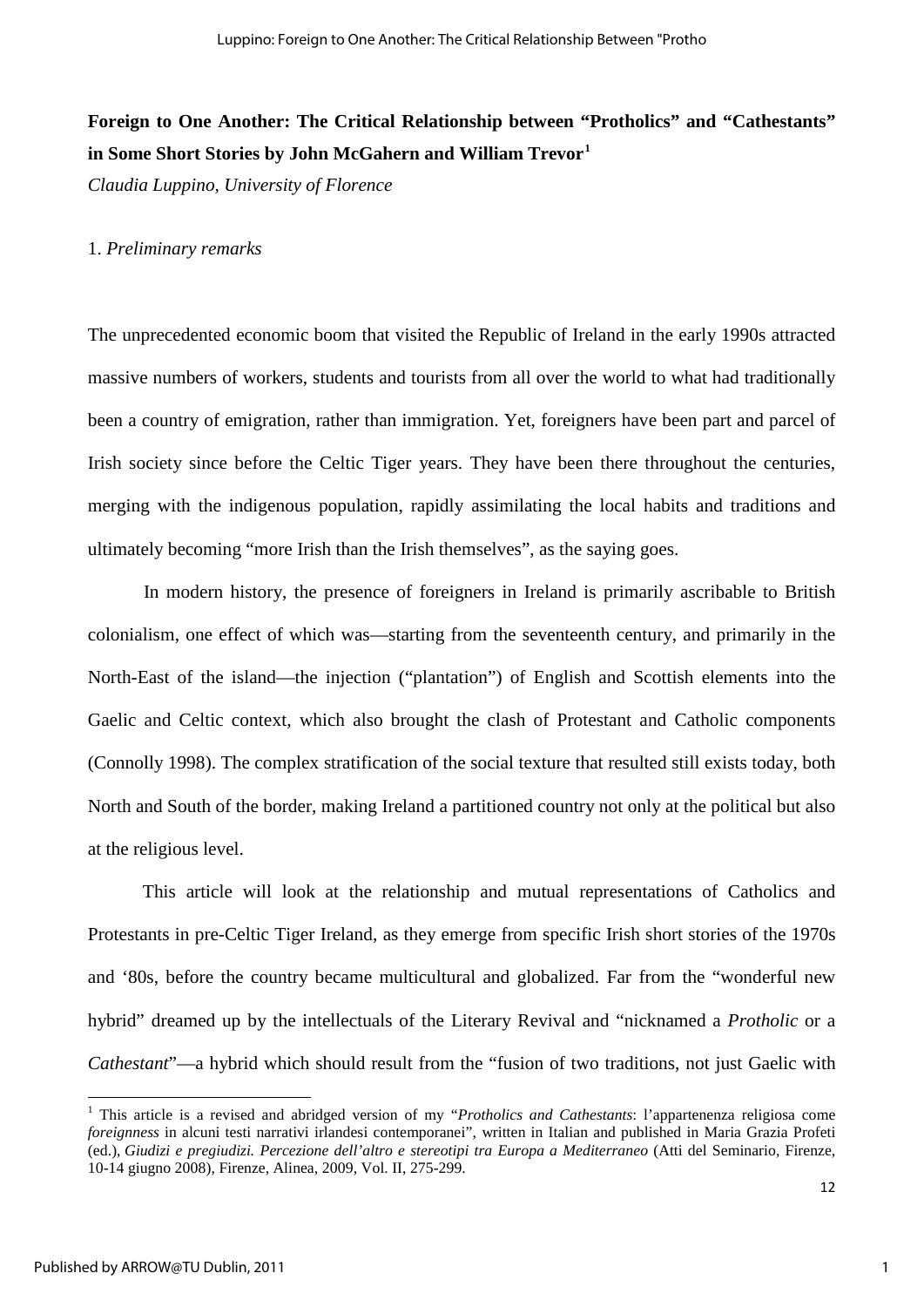Anglo-Irish, but Catholic with Protestant as well" (Kiberd 1996, 424-425, 685)—religious difference emerges as still problematic in today's Ireland. Conflicting political interests and allegiances, as well as a long and still fresh history of mutual discrimination, distrust and prejudice, encourage a reading of the coexistence of the two communities in terms of a deeply rooted, if not always ostensible, crisis that still underlies and undermines Irish culture and society. My claim will be that belonging to different religious communities is conceived as a form of foreignness. Therefore, I will contend that sociological and philosophical theories about the role, function and representations of foreigners can be applied to the analysis of the relationship, imagery, and stereotypes through which Catholics and Protestants relate to one another in Ireland, or, at least, in Irish fiction.

2. *Catholics and Protestants in Ireland: the "incestuous intimacy of [a] shared geography and history"* 

The composition and dynamics of Irish social texture is characterized by a complex intertwining of ethnic, religious and political elements and issues (see Feldman 2003). This situation can be said to date back primarily to British colonialism, whose "whole object," as Declan Kiberd pointed out, "through the nineteenth century was, in the words of Friedrich Engels, 'to make the Irish feel like strangers in their own country'" (Kiberd 2005, 317). In the words of another scholar, despite the 1800 Act of Union, the Irish never felt at ease as British citizens, and in fact in England they felt like "emigrants at home" (Aldobrandini 1993, 89).

In the context of the British colonial experience in Ireland, 'Irish' was often a synonym of Catholic and republican; Protestants, on the contrary, mainly of English (and Scottish) descent, often cooperated with the British crown in the local administration, and generally tended towards unionism. The conflicting interests of these two communities resulted in the division of Ireland into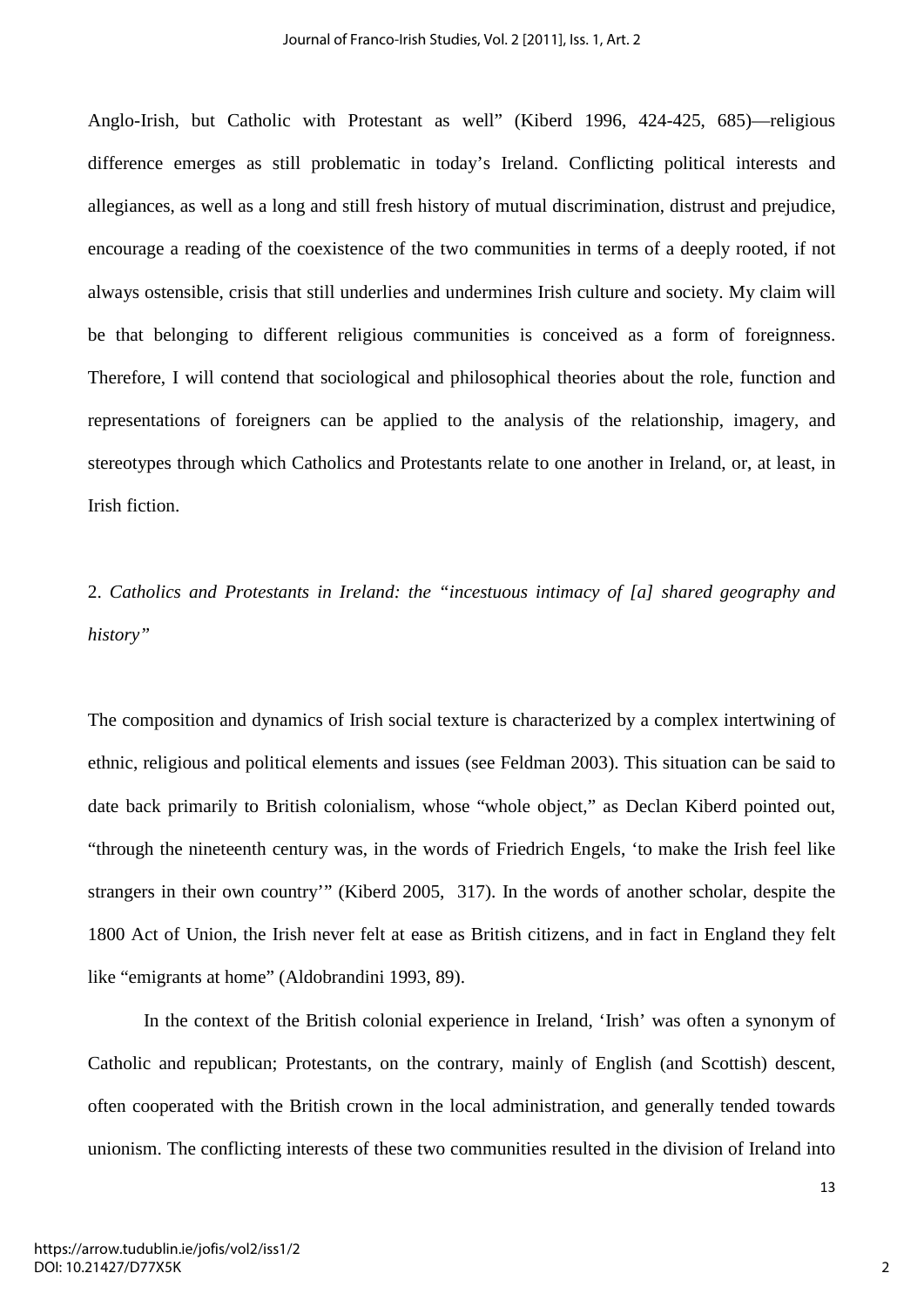two separate political entities in 1921: one in the South, independent and predominantly Catholic; the other in the North, still part of the United Kingdom and predominantly Protestant.

After partition, both the Catholics in the North and the Protestants in the South of Ireland found themselves "locked into states defined overwhelmingly in terms of the nationality of the majority groups" (Cleary 2002, 22). The problem was that, if the political border that was drawn between Éire and Ulster in 1921 was arbitrary, the same cannot be said of the border between Catholics and Protestants, which remained as blurred on the Irish territory as their relationship remained unresolved. Joe Cleary convincingly argues that "in situations where two antagonistic national groups with conflicting aspirations to self-determination inhabit a shared territory", partition is an inadequate and unsuccessful strategy, because "the people concerned are geographically intermingled" to such an extent that their clear and homogeneous separation is virtually impossible (Cleary 2002, 11).

The southern state defined itself, from its very birth, in Gaelic and Catholic terms (the "special position" accorded to the Catholic Church by Article 44 of the 1937 Irish Constitution was abolished as late as 1972, through the Fifth Amendment), yet the Protestant community could lead a substantially calm and comfortable existence there, with only rare attacks against them—mainly the burning down of several Big Houses during the Civil War. The Catholic minority in the North, on the contrary, had to come to terms with a state which discriminated against them socially, politically and economically, and which was exclusively Protestant and British in its symbols, public ceremonies, and national narrative. The forced coexistence of Catholics and Protestants in the North, characterized by mutual segregation and by "a whole series of internal partitions" (Cleary 2002, 100), degenerated into the so-called Troubles of the late '60s.

As far as the mutual discursive representation of the two states is concerned, it is interesting to notice that de Valera's 1937 Constitution identified the Irish national territory with the whole island, while at the same time it also excluded "the six northern counties from *de facto* jurisdiction"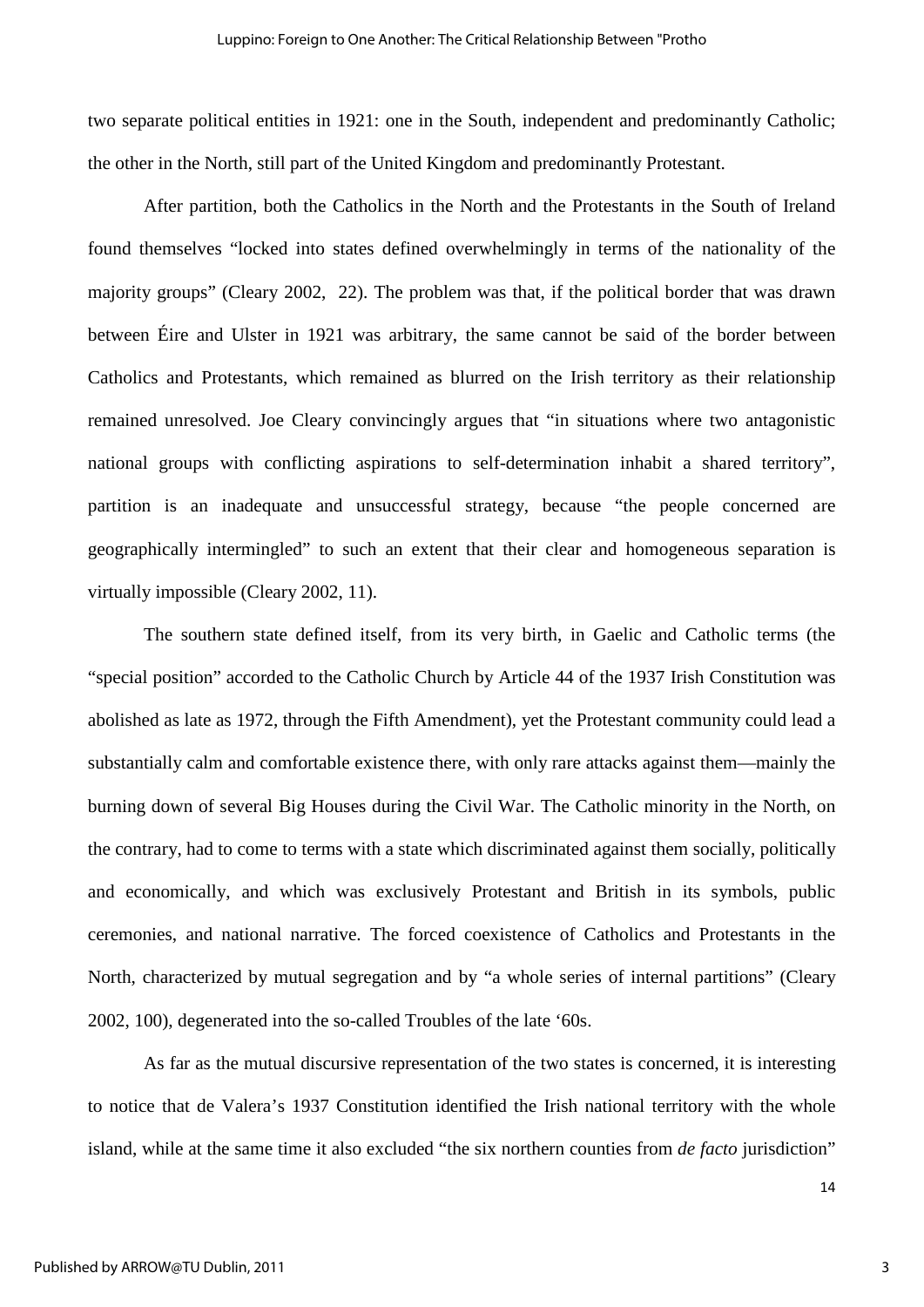(Kiberd 1996, 416). Thus, basically giving partition a formal recognition, an attitude confirmed with the *Ireland Act*, in 1949, when the Irish Republic was born. Important changes occurred in 1998, in the aftermath of the Good Friday Agreement, which marked a relaxation of the armed conflict in the North and fostered important developments in the peace process. In the *British-Irish Agreement* the two groups in question, for the first time, were not referred to as Catholics and Protestants, or as majority and minority, but as "national communities." The Irish Constitution was also modified in the same year, to acknowledge "all the people who share the territory of the island of Ireland, in all the diversity of their identities and traditions" (Cleary 2002, 44).

In the Catholic imagery, the equation was commonly made between Protestants and British colonizers; the presence and the privileges of the latter were resented by the former, who had the perception of a comfortable existence, an undeserved wealth, and a total ineptitude at practical matters. Protestants, for their part, saw the Catholic rural population as uneducated and uncivilized; violent and disrespectful of the law; gifted with imagination, but politically incapable and with no economic initiative.

The negative view of the Irish as 'other' is as old as the Norman conquest of Ireland (see the works of twelfth-century Norman clergyman and chronicler Gerald of Wales, in Sanna 1993) and survived throughout the centuries. Similar images of alterity characterized the Irish immigrants in Britain in the eyes of many English people, as newspapers and satirical cartoons, but also historical and ethnological studies demonstrate (Aldobrandini 1993, *passim*). Finally, many famous late nineteenth-century Anglo-Irish intellectuals also expressed their opinions about the relationship between Catholics and Protestants. W.B. Yeats, for example, thought it necessary to "bring the two halves together," while his father, John Butler Yeats, more sharply reckoned that the Catholic Church was "good for the heart but bad for the brain," and that "had the Irish been Protestants they would long ago have thrown off the English tyranny." Similarly, G.B. Shaw "argued that without strong doses of Protestant self-reliance, the Irish Catholic mind would never free itself of imperial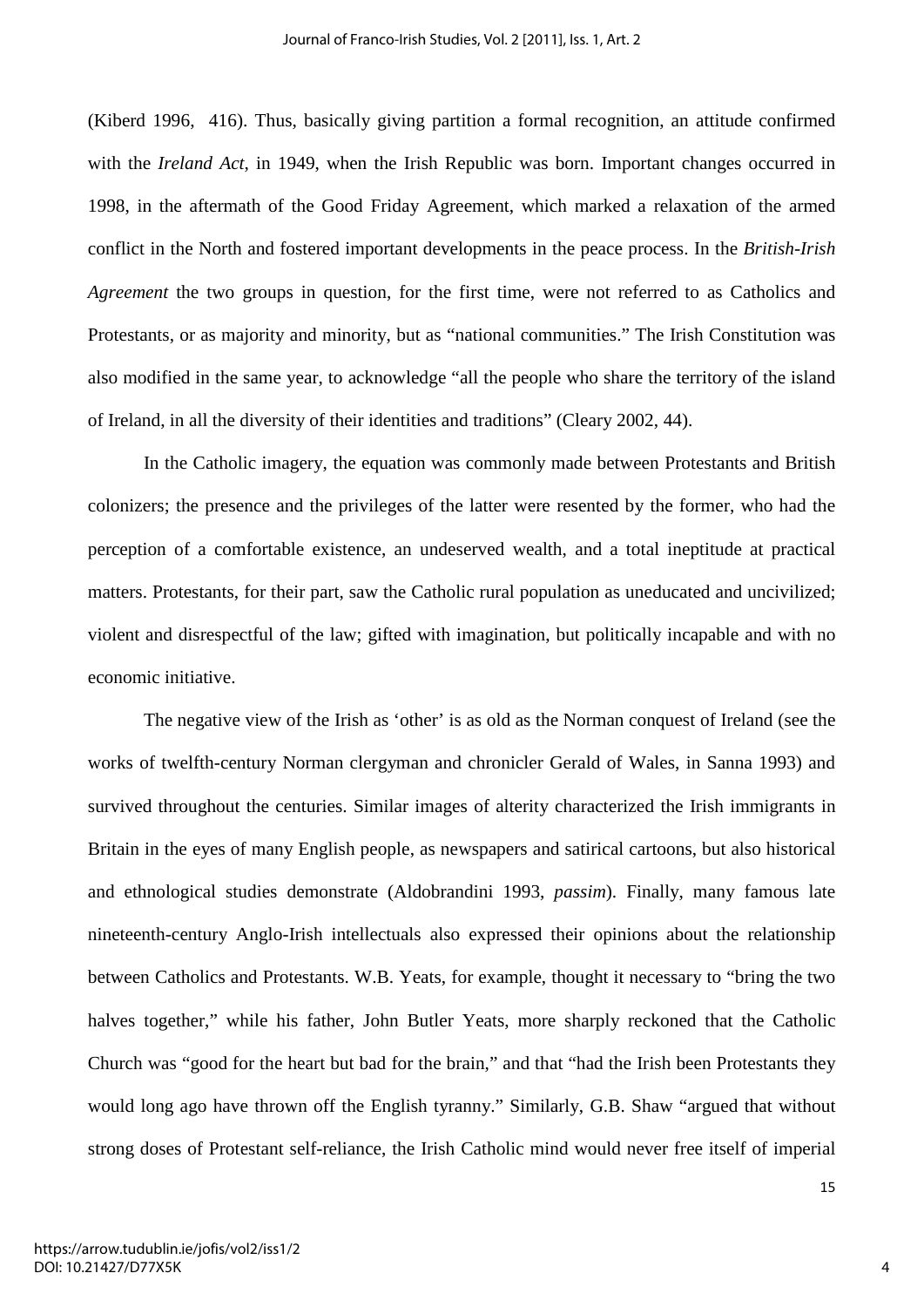occupation," and that "the unquestioning obedience given by Catholics to a priest whom they called 'father' [. . .] merely fostered in them a submissiveness which had proved invaluable to the English too" (Kiberd 1996, 418-427).

Twentieth-century literary and cinematographic narrations of Ireland show a telling concern for the problematic relationship between Catholics and Protestants, less so for the political partition of the island. Frank O'Connor's and Seán O'Faoláin's short stories, Bernard MacLaverty's novels, and Neil Jordan's and Jim Sheridan's films, to mention but a few examples, demonstrate how the often tense coexistence and dramatic interactions of the two religious communities appear to interest Irish authors far more than the parallel existence of two Irish states. Literature and cinema, thus, tend to deal with the North and the South of Ireland separately, contributing to the discursive invisibility of what is probably "the most militarised border in the archipelago" (Cleary 2002, 98- 99). But then, on the contrary, the blurred and unstable demarcation line between Catholics and Protestants features in numerous works that, in fact, focus on the relationship between members of these two religious groups and on the "incestuous intimacy of their shared geography and history" (Cleary 2002, 57). What fosters the creative endeavours and the critical stances of contemporary Irish artists is ultimately the crisis that marks Irish society in its religious composition; the changing balance in power relations, depending on geographical and economic factors; the unstable and dangerous hovering between sectarian hatred and peaceful coexistence, between exclusion and hybridization, among the many different threads that interweave in the complex Irish social texture.

3. *Foreigners, internal strangers, strangers-within-oneself: religious crisis and images of the other in some recent Irish short stories*

The semantic field around the word 'foreigner' comprises words such as 'stranger', 'guest', 'visitor', 'outsider', 'alien', and so on, which interestingly display a whole range of slightly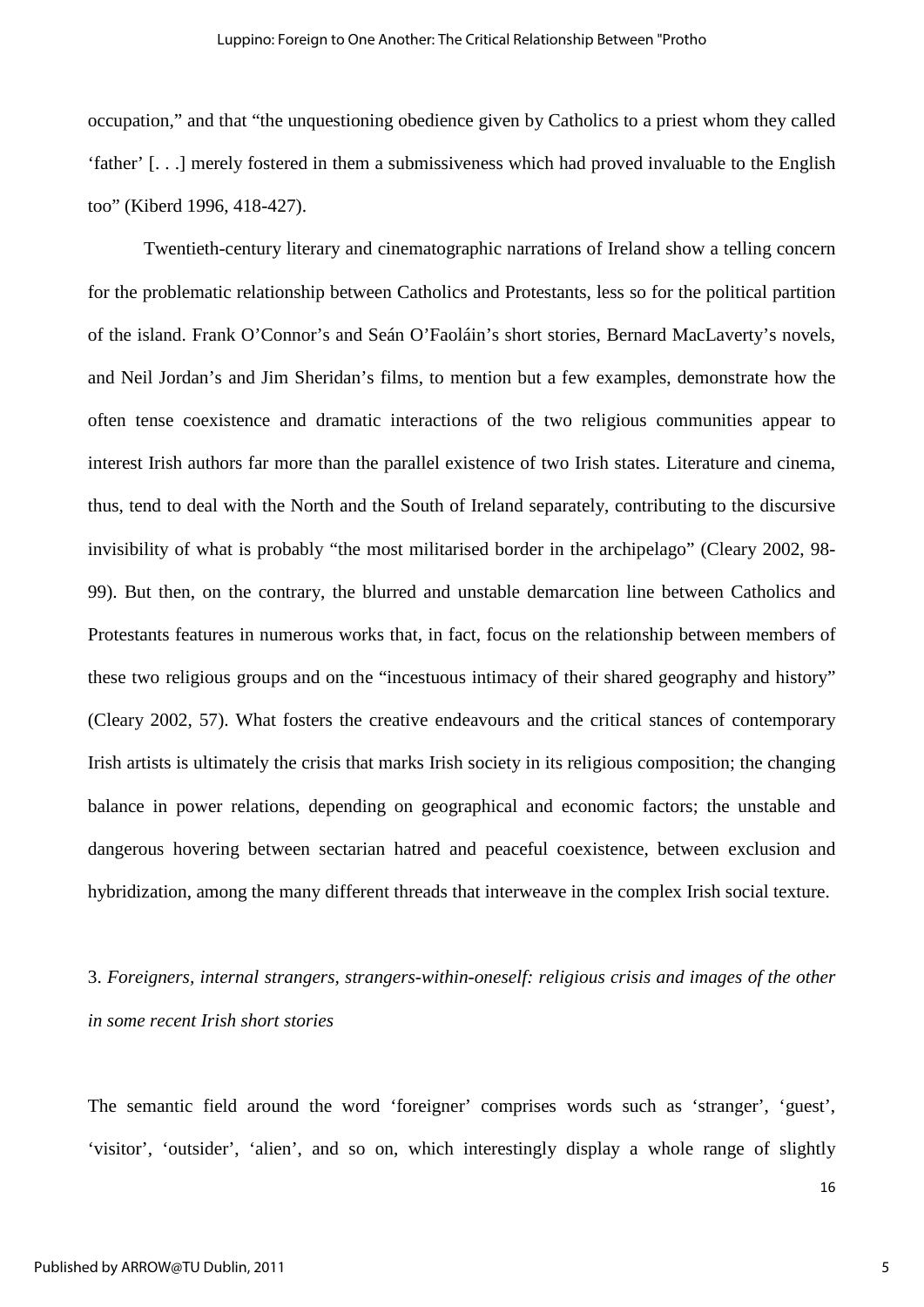different shades of meaning. The common denominator is difference, otherness, coming from and belonging to an elsewhere. For the purposes of this study, I will use the terms 'foreign' and 'stranger' interchangeably to refer to those outside an established and identifiable group.

I decided to focus on a few short stories published between the mid-1970s and the mid-1980s by two of the great masters of contemporary Irish fiction, John McGahern and William Trevor: McGahern's "Oldfashioned", "Eddie Mac", and "The Conversion of William Kirkwood" (all in *High Ground*, 1985); and Trevor's "The Distant Past" (in *Angels at the Ritz and Other Stories*, 1975), "Beyond the Pale" (in *Beyond the Pale and Other Stories*, 1981), and "The News from Ireland" (in *The News from Ireland and Other Stories*, 1986). These stories present us with a variety of situations and contexts that well illustrate and support my contention that the relationship and mutual representations of Catholics and Protestants in pre-Celtic Tiger Ireland could and should be analyzed and interpreted through the lens of sociological and philosophical theories about foreigners.

The persona of the foreigner has constantly featured in literature with varying connotations. Before being considered a literary theme, however, the foreigner, and the stranger in general, the outsider and ultimately the other, are firstly considered as an existential condition and a psychological projection. Such projection plays a crucial part in the processes of formation of ethnic and national identity and is always ideologically biased and charged with symbolic meanings.

As a cultural stereotype, the foreigner has been the object of sociological and anthropological studies. In his seminal works, *The Civilizing Process* ([1939] 1978-82) and *The Established and the Outsiders* (1965), the German sociologist Norbert Elias (1897-1990) studied the ways in which individual psychic structures are moulded by society, and the mechanisms of identity formation and marginalization. It is claimed that the members of a given group construct and defend their identity by denigrating the newly arrived through gossip, a process which projects negative images of the other and positive images of oneself, as well as stereotypes—that confirm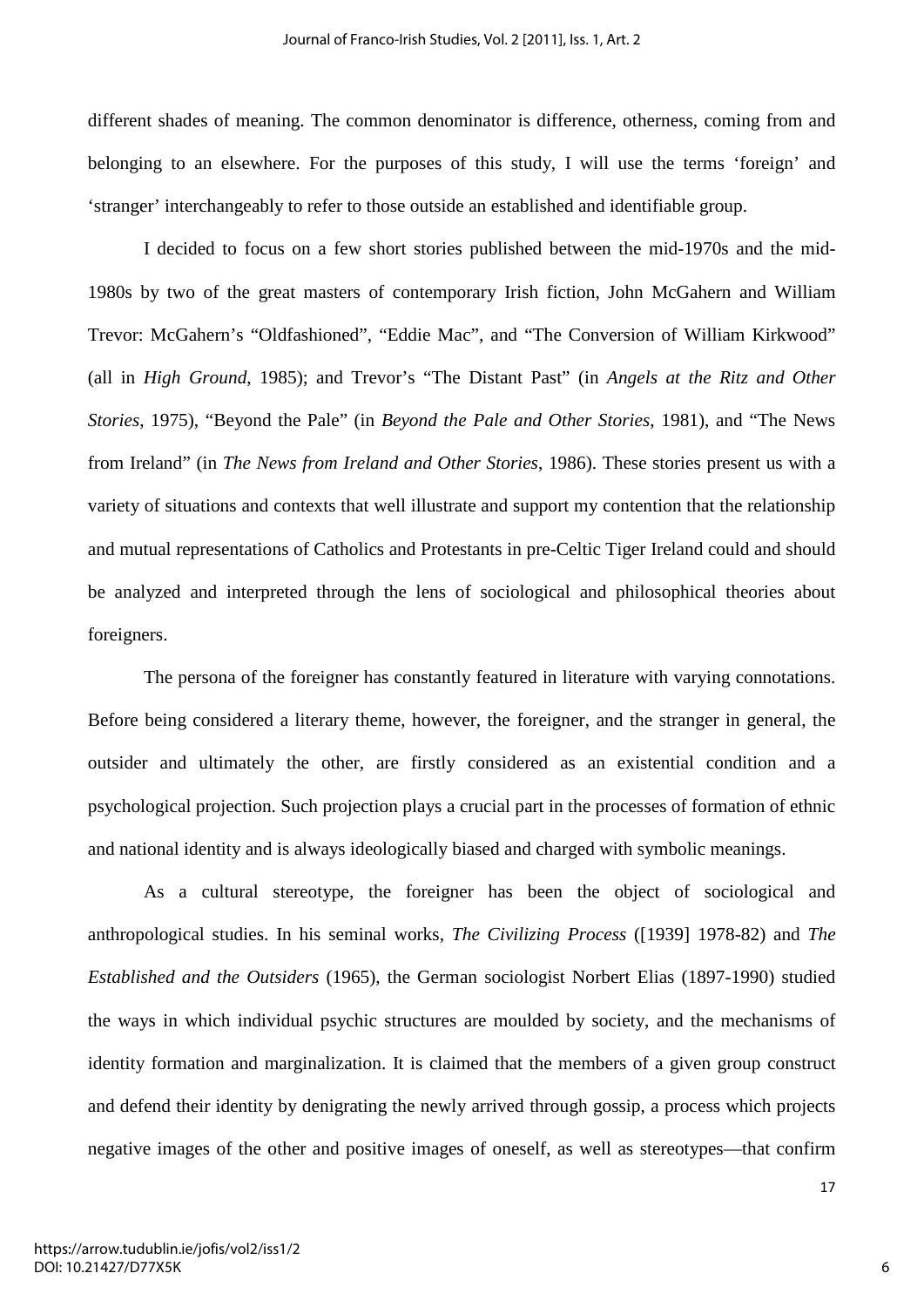the other's inferiority and one's superiority. The newly arrived are thus marginalized by a cohesive group that has its own rules and codes and that wants to preserve its power and privileges.

In mid-twentieth century rural Ireland, those Protestants who still live in the Republic are perceived as different and peculiar by their Catholic neighbours: "They're strange. They're different. They're not brought up the like of us. Those hot climates they get sent to does [sic] things to people" (*HG*, 38), the local barman says about the Sinclairs in McGahern's "Oldfashioned". Similarly, "In the town and beyond it", the Middletons of Trevor's "The Distant Past" "were regarded as harmlessly peculiar. Odd, people said" (*AR*, 32). Their difference can be attractive, as is the case with Johnny in "Oldfashioned", who likes the Sinclairs' patience and good manners, "the order and luxury" of their house, and most of all "the silence. There was no idle speech" (*HG*, 43). Similarly, in "The Conversion of William Kirkwood", William's "strangeness and gentle manners made him exceedingly popular with the girls and women, and the distance he always kept, like the unavailability of a young priest, only increased his attractiveness" (*HG*, 126). But the Protestants' difference can also be despised and laughed at: footballer and womanizer Eddie, in "Eddie Mac", talks about the Protestants he works for, the Kirkwoods, "derisively" (HG, 72) and with contempt, because they waste their time in ridiculous activities, such as astronomy and beekeeping, while they are totally unable to deal with their land and cattle:

 "They're both fools. [. . .] If I owned their fields, I'd be rolling in money in a few years, and they can't even make ends meet. The whole thing would make a cat laugh. [. . .] They're there with one arm as long as the other. Useless to themselves or anybody else" (*HG*, 72-73).

The stranger plays a crucial role in the construction and definition of our self, of that "we" that we perceive as a circular or spherical space, and as an inside, characterized by order and peace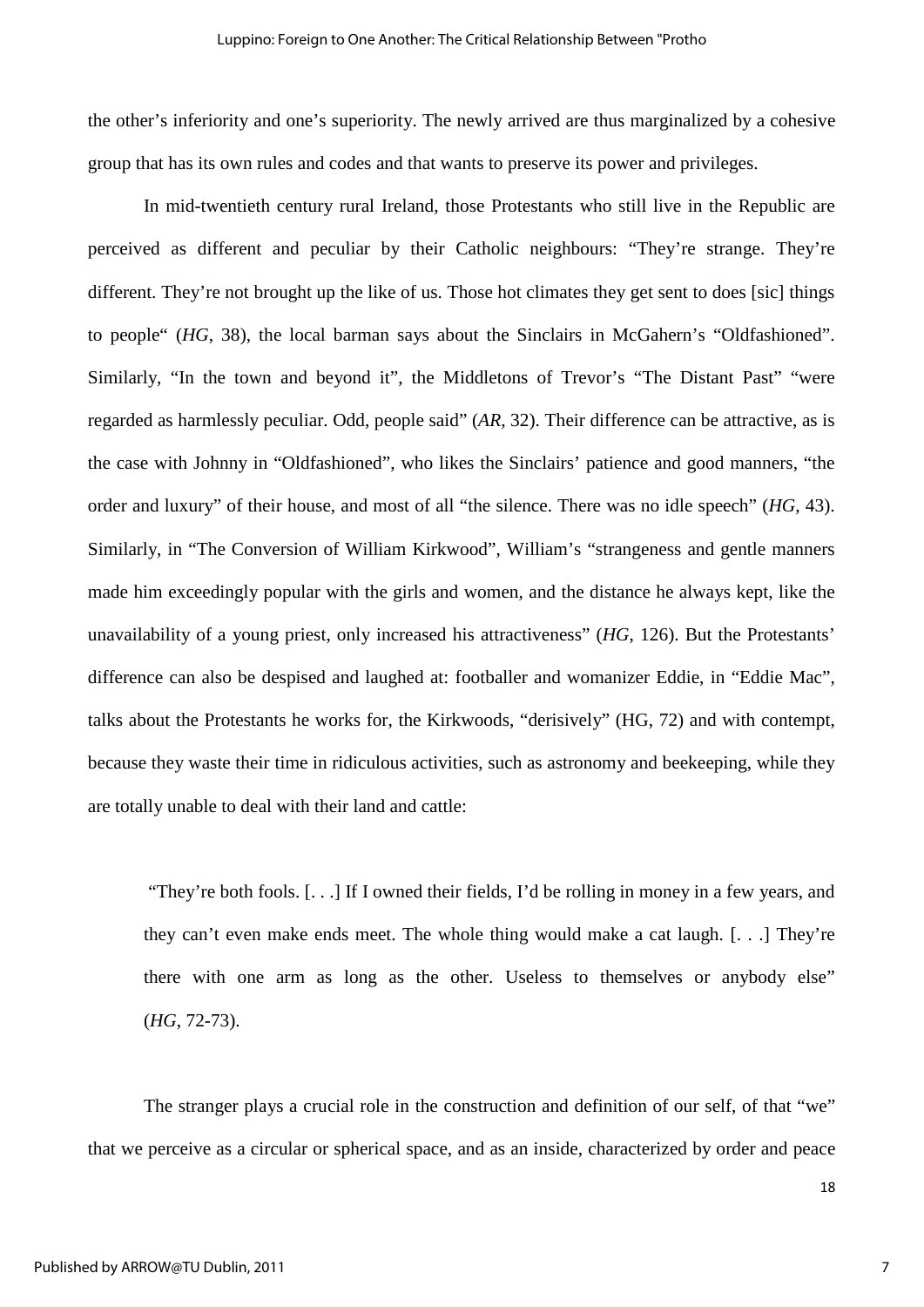(see Bettini 1992). The stranger's very existence makes us insecure and unstable, and encourages us to create myths, rituals and traditions that reinforce and protect our identity; the other thus defines us, negatively, through comparison and difference, in a critical but fruitful encounter (see Aldobrandini 1993). Julia Kristeva points out, in *Strangers to Ourselves* ([1988] 1991), that the stranger is not necessarily someone who comes from a different place, but, rather, whomever does not belong to our family, our group, our tribe, our religious community. "The foreigner," Kristeva explains, "is at once identified as beneficial or harmful to the social group and its power, and, on that account, he is to be assimilated or rejected" (Kristeva 1991, 96). In other words, a different degree of political power is entailed rather than a difference of nationality, gender, age, profession, or religion, to determine the status of foreigner/stranger. But, first of all, the foreigner's condition is existential: being far from one's family, country and mother tongue produces a feeling of otherness, of strangeness. Foreignness is actually inside us. This connects with and is supported by Freud's notion of the unconscious, where what is 'strange' in the human psyche is not exclusively pathological, but an essential component of everybody's self. Drawing on Freud's definition of the 'uncanny' (*unheimlich*), as that which is at the same time familiar and foreign, attractive and repulsive, and therefore uncomfortably strange (Freud 1919), Kristeva's key thesis is that foreignness is in us. It is only by acknowledging that foreignness in us that we can understand and accept ourselves and the others.

This body of critical reflections proves cogent, I believe, when applied to the analysis of the relationship and mutual representations of Catholics and Protestants in Ireland, and urges us towards an interpretation of the crisis between these two communities not only in terms of a sociopolitical instability, or a cultural clash, but also, at a deeper level, as a psychological, internal crisis, a condition of uncertainty and fear that has unavoidable repercussions on the process of identity formation. In recent Irish fiction, differences between Protestants and Catholics are sometimes laughed at and tolerated, provided that different worldviews remain separate and that political and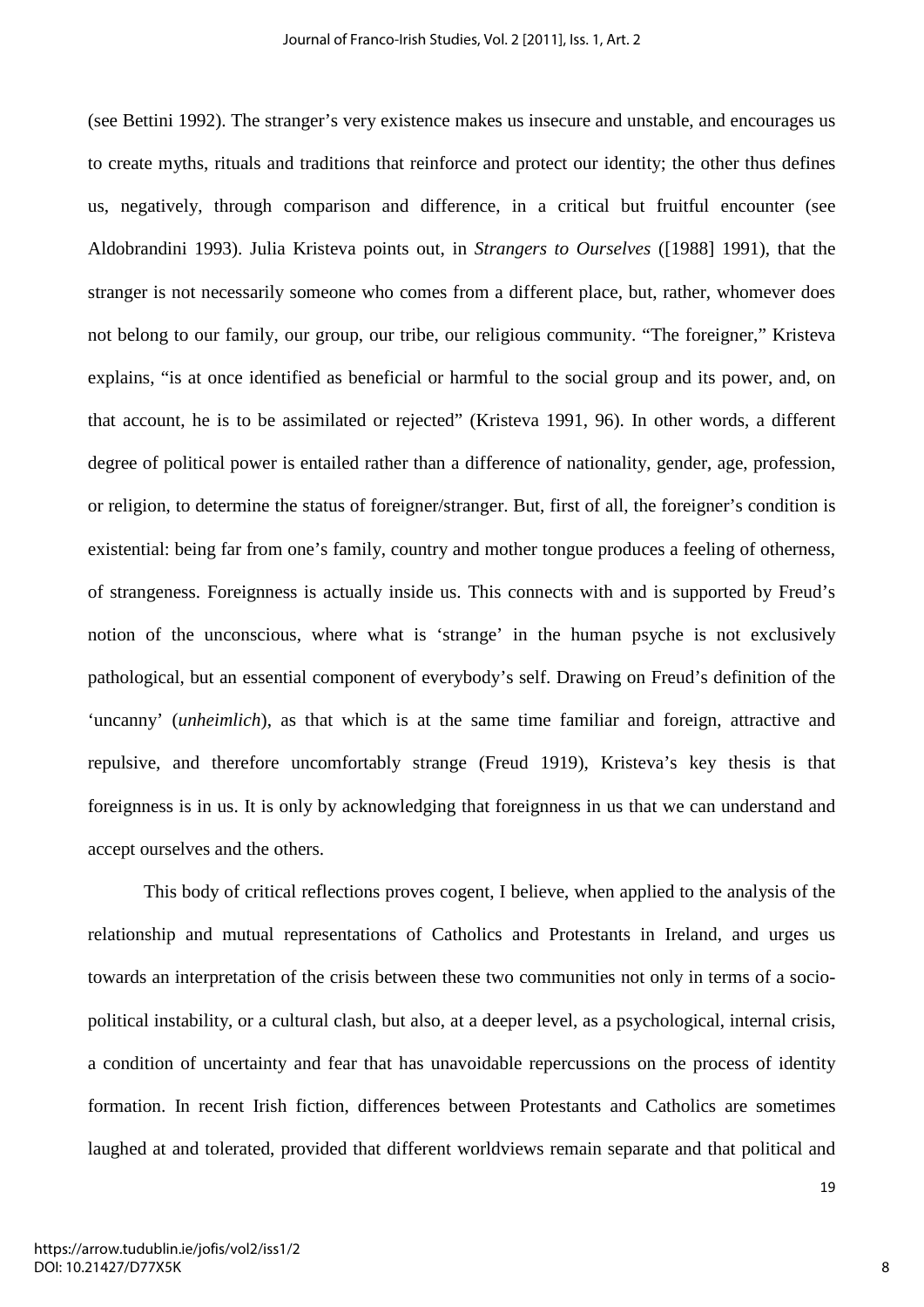economic circumstances are favourable. The Sergeant in "Oldfashioned" initially approves of his son's helping the Sinclairs in the garden:

All that work they do isn't work at all. They imagine it is. It's just fooling about the garden. [. . .] You never know what might come of it if the Sinclairs take an interest in you. More people got their start in life that way than by burning the midnight oil'. He could not resist a hit at the late hours the boy studied; 'a woeful waste of fire and light'. (*HG*, 42)

But when the Colonel suggests that Johnny might join the British army, in the Sergeant's eyes he stops being a potential source of advantage and he becomes yet another embodiment of the colonizers he fought against as a young man during the War of Independence. The Sergeant resentfully rejects such an outrageous idea and forbids any further contacts between his son and the Sinclairs. Similarly, the Catholics' attitude to the Middletons, in "The Distant Past", varies from tolerance and friendship to ostracism and open enmity, depending on the prevailing political and economic circumstances. They see them as eccentric but inoffensive—as "an anachronism" (*AR*,,34), and boast that "We can disagree without guns in this town" (37). Nonetheless, when the Troubles begin in the nearby North, those old Protestants rapidly come to embody British imperial power:

As anger rose in the town at the loss of fortune so there rose also the kind of talk there had been in the distant past. [...] It was as though, going back nearly twenty years, people remembered the Union Jack in the window of their car [on the day of the coronation of Queen Elizabeth II] and saw it now in a different light. It wasn't something to laugh at any more, nor were certain words that the Middletons had gently spoken, nor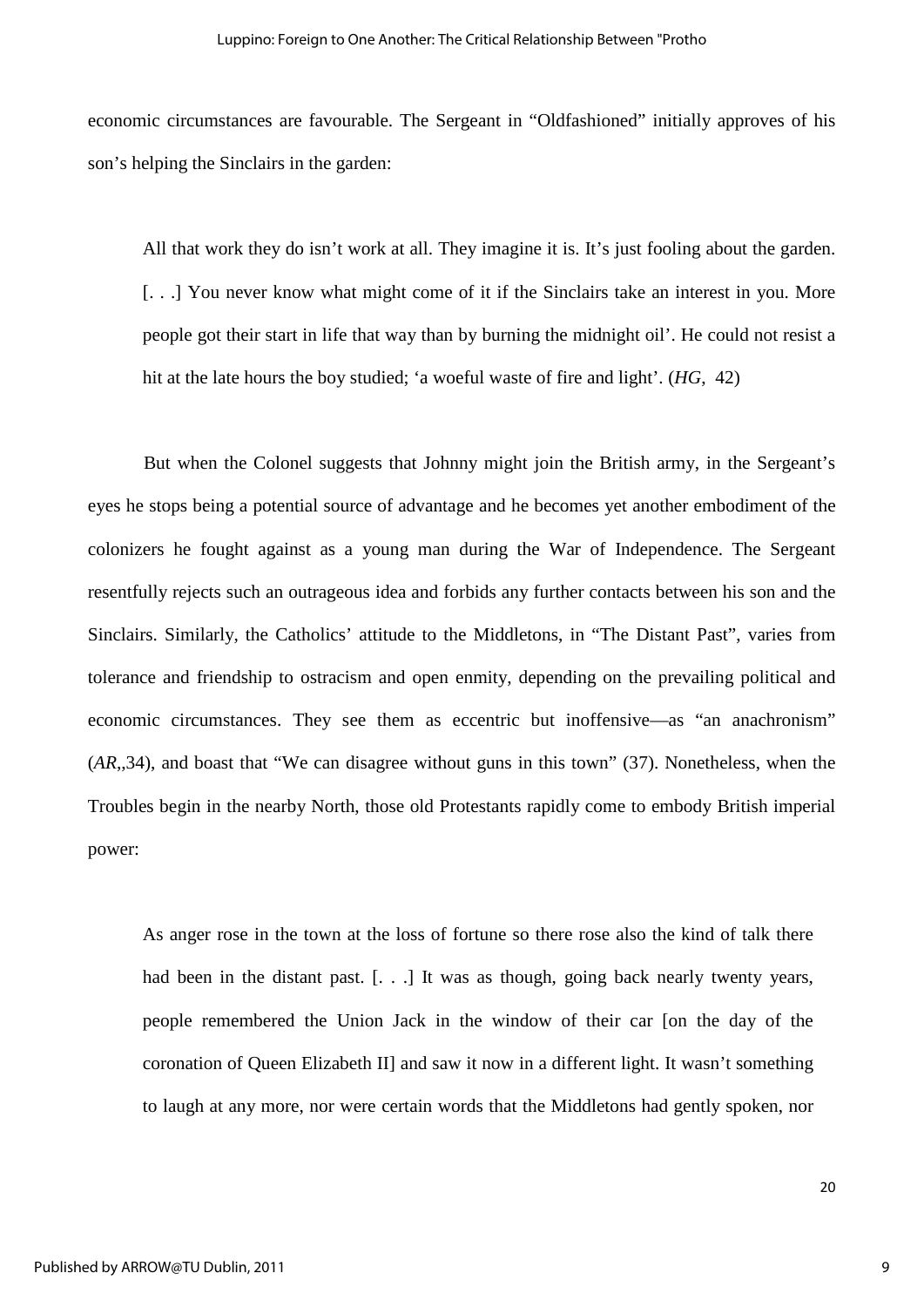were they themselves just an old, peculiar couple. Slowly the change crept about, all around them in the town. (40)

Protestant characters, for their part, are depicted as loyal (for example, the Kirkwoods do not hesitate to help their maid, Annie May, abandoned when he discovers she is pregnant by Eddie Mac: "You did no wrong. Stay and have the child here. We don't have to care what people think"; *HG*, 121), but they are not totally immune from preconceptions and stereotypes either. The Sinclairs in "Oldfashioned" are surprised at Johnny's aesthetic sensitivity and at the school manager's polite and civilised ways, but they also remark on the boy's "hopeless" accent, when they consider the in hindsight, unlikely—possibility that he might join the British army. The Middletons in "The Distant Past" blame "for their ill fortune the Catholic Dublin woman" whose passion for drink and jewels, they claim, pushed their father to mortgage their estate; they also make "no secret of their continuing loyalty to the past," praying for the king and thinking that the newly-born Irish Republic "would not last [. . .]: what sense was there in green-painted pillar-boxes and a language that nobody understood?" (*AR*, 33).

In a similar vein, all the Protestant characters in "The News from Ireland" seem to share the view that the rural Irish Catholic population are unable to solve their own problems, superstitious and untrustworthy. Mr Pulvertaft condescendingly orders the distribution of soup from his gates every evening and the construction of a road around his estate, as a magnanimous act of charity to the local farmers, severely hit by the Famine (the story is set in the late 1840s). His wife, for her part, voices the opinion of official propaganda, that "[i]t is nobody's fault [. . .] what more can be done than is already being done?" (*NFI*, 27). Miss Heddoe, the new English governess, is appalled at the horrors of the famine, and wonders "what in His name these people have done to displease God so," while she also considers that "they have not been an easy people to govern; they have not abided by the laws which the rest of us must observe; their superstitious worship is a sin"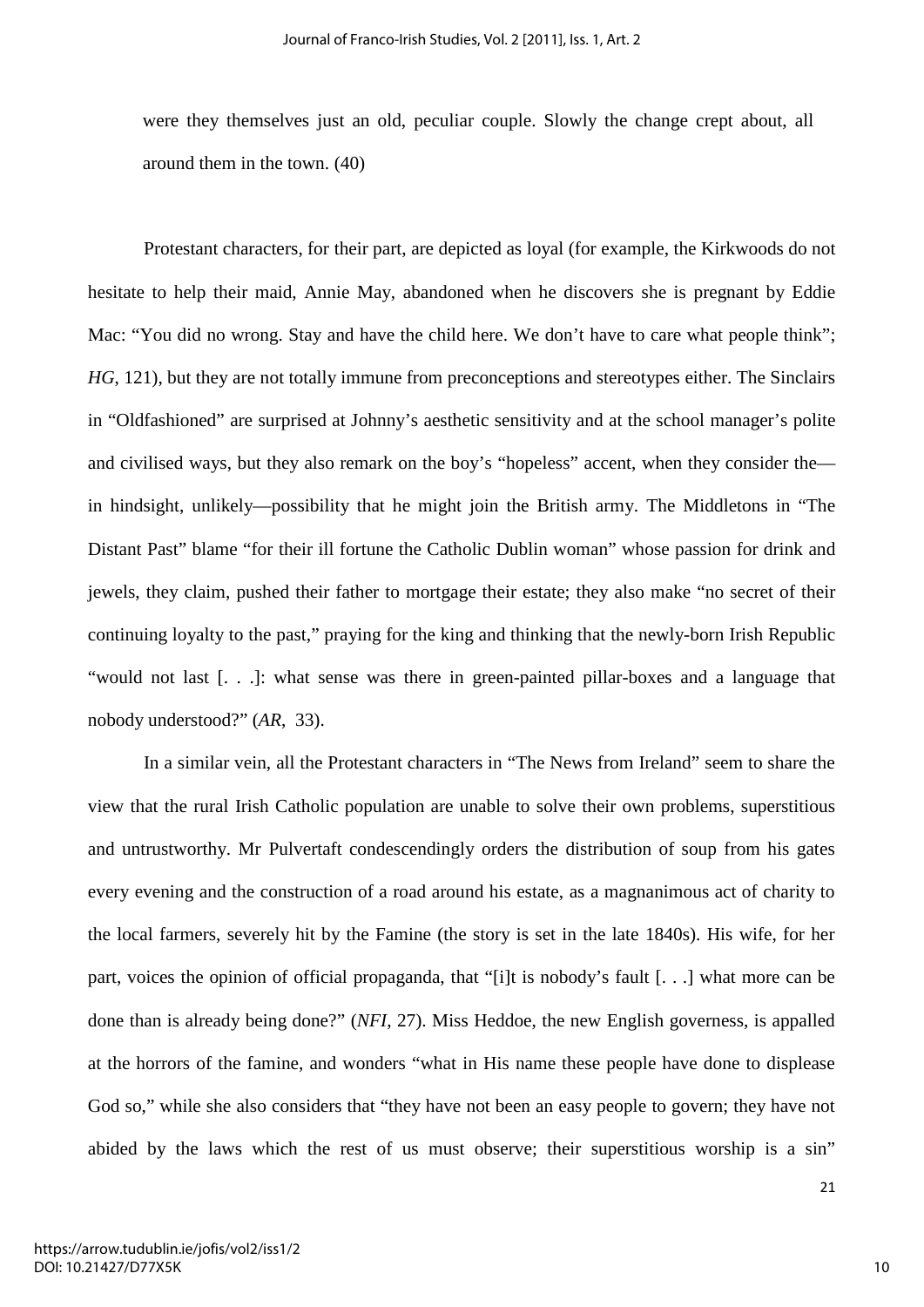(*NFI*, 37-38). The estate manager, Erskine, an Englishman and a former soldier, thinks that "It is ill fortune that people have starved because a law of nature has failed them," these people "whose speech he at first found difficult to understand" and whom "he does not trust, as he feels he might trust the people of Worcestershire or Durham" (*NFI*, 24).

The relationship between insiders and outsiders was studied by Austrian-born sociologist Alfred Schutz (1899-1959) in *Phenomenology of the Social World* ([1932] 1967). Drawing extensively on Max Scheler's *Problems of a Sociology of Knowledge* ([1926] 1980), Schutz explained that the members of a group share a cognitive system and a set of moral values through which they interpret the world. While appearing homogeneous, coherent and unquestionable to the group, such mental schemes and interpretive frames are in effect arbitrary and specific to that group only. This is clearly demonstrated by the arrival of an outsider, who is no longer able to avail of his own cognitive and moral systems, but who cannot automatically embrace those of the hosting community either. A cultural hybrid, located between two different models of social life, detached and therefore better able to observe and criticize, the outsider is perceived as a threat by the members of the group, who can no longer take their knowledge for granted (see Cotesta 2002, *passim*).

In *The Social Construction of Reality* (1966), Peter Berger and Thomas Luckman also point out that feeling part of a group depends largely on accepting a shared symbolic reality; the existence and the appearance of alternative universes is threatening, because it empirically demonstrates the fact that ours is not inevitable (see Pozzi 1993, 88-106). Every contact and interaction with a 'stranger' highlights the discrepancy between our claim of uniqueness and a multiplicity of possible alternatives, ultimately producing a change in us. The stranger himself changes, or, to put it differently, the stranger's category is unstable, precisely because our contact with him (commercial exchanges, war, marriage, etc.) prevents him from remaining a stranger indefinitely.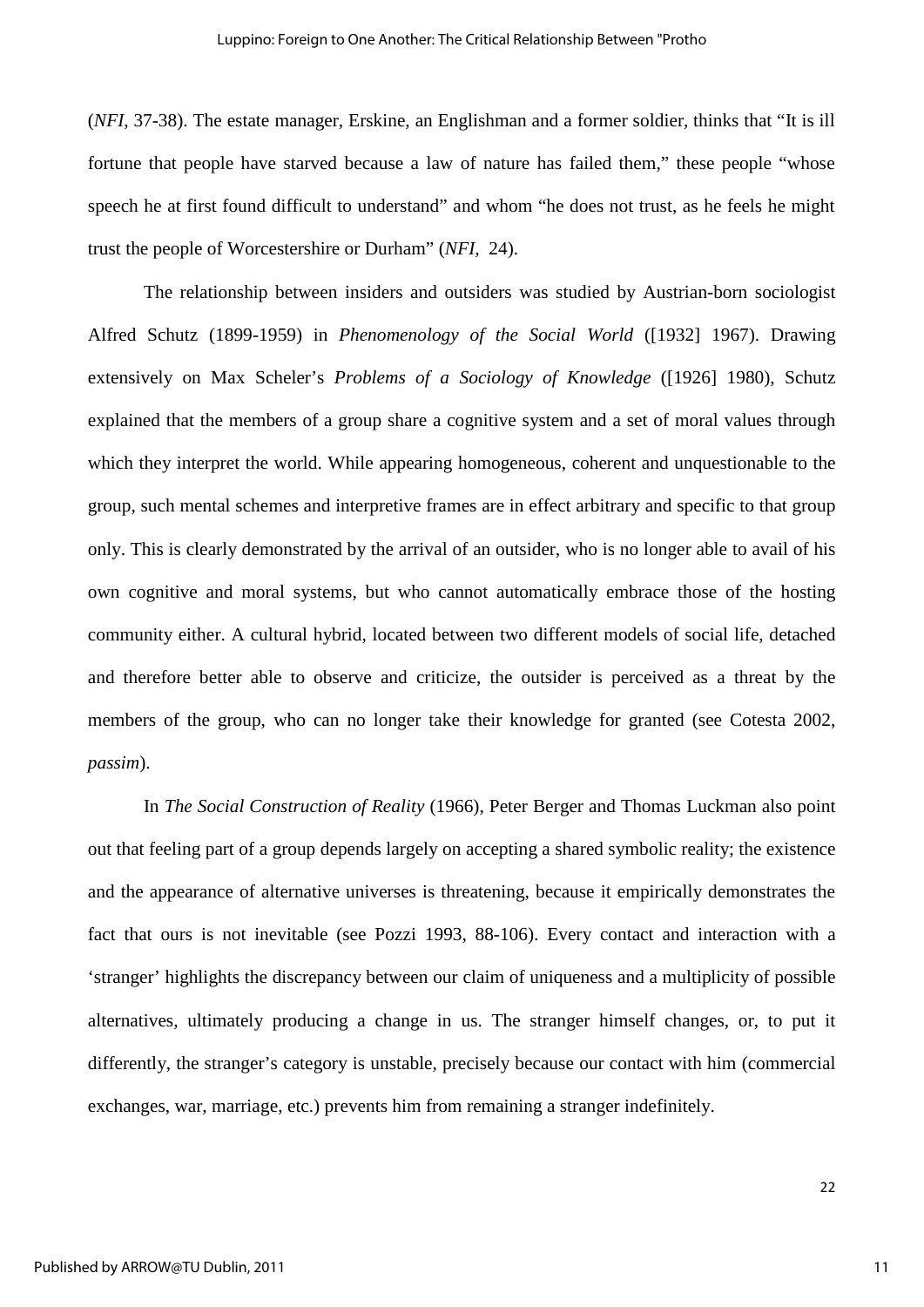William Trevor's "Beyond the Pale" is set in the 1970s and focuses on four English tourists that spend their summer holidays in Northern Ireland every year. One of them, Cynthia, witnesses the tragic death of a young man. Everybody sees this death as an accident, but Cynthia knows the boy committed suicide, as he was unable to cope with the revelation that a girl he loved turned into a terrorist. This traumatic experience estranges Cynthia from her husband and friends and triggers off her strong attack on centuries of English violence and prevarication in Ireland:

Just so much history it sounds like now, yet people starved or died while other people watched. A language was lost, a faith forbidden. Famine followed revolt, plantation followed that. But it was people who were struck into the soil of other people's land, not forests of new trees; and it was greed and treachery that spread as a disease among them all. (*BP*, 98)

The target of Cynthia's indictment is also the attitude of many people she knows, who take no historical responsibilities and pay no attention to what happens, unless it touches them personally. These people lead an otherwise comfortable existence and idealize the enchanted landscape and friendly people of what used to be a colony and is now a tourist destination:

In Surrey we while away the time, we clip our hedges. On a bridge night there's coffee at nine o'clock, with macaroons or *petits fours*. Last thing of all we watch the late-night News, packing away our cards and scoring pads, our sharpened pencils. There's been an incident in Armagh, one soldier's had his head shot off, another's run amok. Our lovely Glens of Antrim, we all four think, our coastal drives: we hope that nothing disturbs the peace.

(*BP*, 106)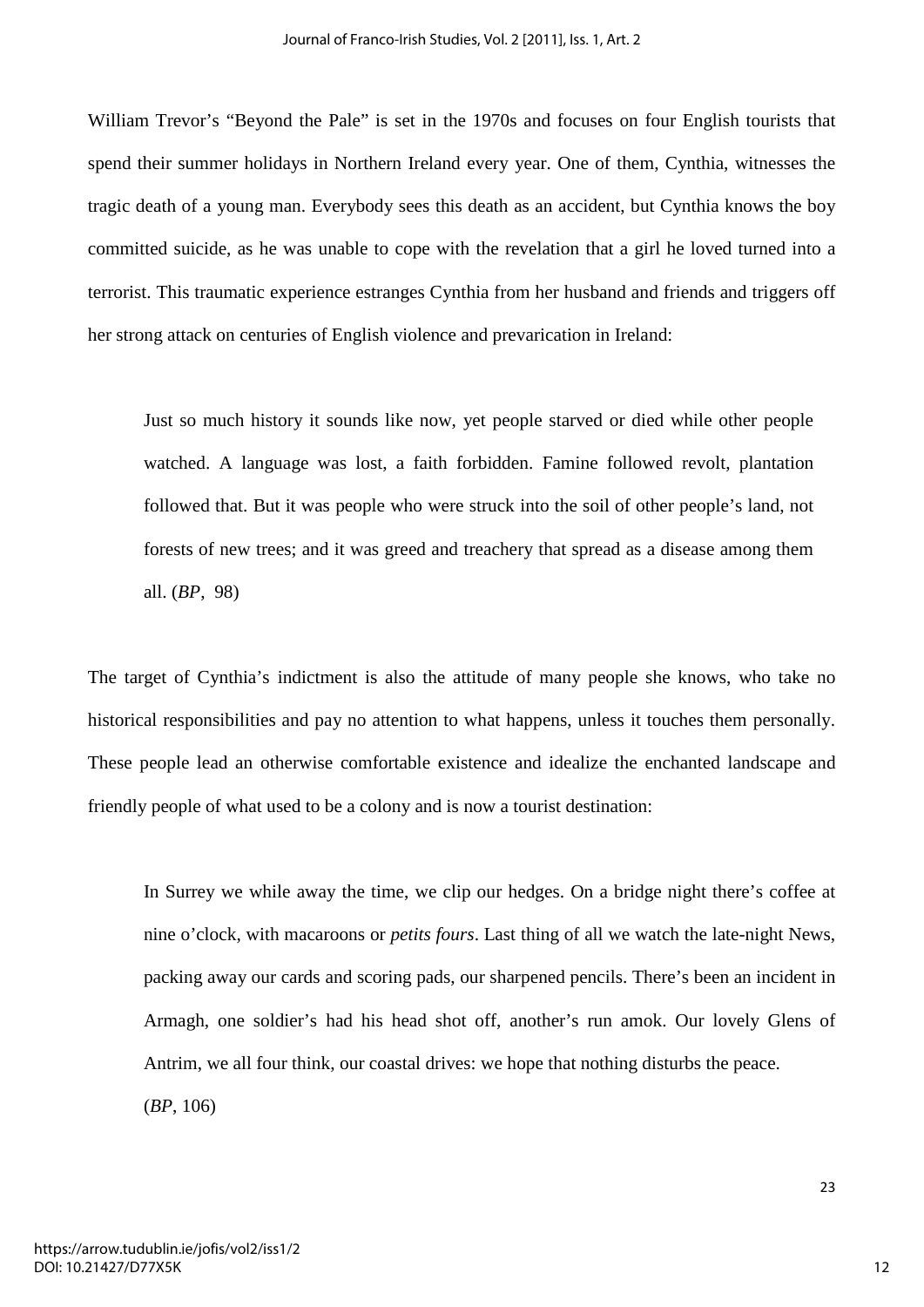Another type of stranger, in fact one that proves particularly appropriate and useful for the present study, is what the German philosopher and sociologist Georg Simmel (1858-1918) defined as early as 1908 as the "internal stranger". The enemy that confirms and reinforces our identity is often not beyond the border, but rather mixed among us, in many respects actually so similar to us that he is barely distinguishable from us. He is an "internal stranger," in that he differs from the other members of the community only in part; he is a paradoxical figure, at the same time inside and outside the group, heterogeneous, but not extraneous (Simmel 1908, qtd. in Pozzi 1993, 11-12).

Fogarty, arguably the most interesting character in Trevor's "The News from Ireland", is a poor Irish Protestant, which makes him different from both the wealthy English Protestants he works for as a butler and from his poor Catholic fellow country people—a typical "internal stranger" as defined by Simmel. His views are partly those of the Catholic farmers. For example, when he rejects the idea that nobody is responsible for the famine: "A blind eye was turned. [. . .] The hunger was a plague. [...] The hunger might have been halted. [...] The people were allowed to die" (*NFI*, 42). Also, Fogarty resents the presence of his employers as well as that of every other invader before them: "He does not dislike the Pulvertafts of Ipswich, he has nothing against them beyond the fact that they did not stay where they were" (*NFI*, 9-10); if they had, their estate could have provided sustenance for the locals (*NFI*, 42). At the same time, though, Fogarty also shares the Protestants' idea that Catholics are superstitious and credulous. For example, he reminds the two maids that legends illustrate the truth, they do not tell it, though their "own religion might take it differently" (*NFI*, 22), and that ignorance, poverty and hunger make them do horrible things—"he would not be surprised" if they ate their babies (*NFI*, 17) and he and his sister suspect that a local family, who has already buried seven children and all four grandparents, made up the story of their last baby having been born with stigmata, only to attract attention (*NFI*, 31-32). As an "internal stranger" to both communities, Fogarty is half way between Catholics and Protestants, belonging to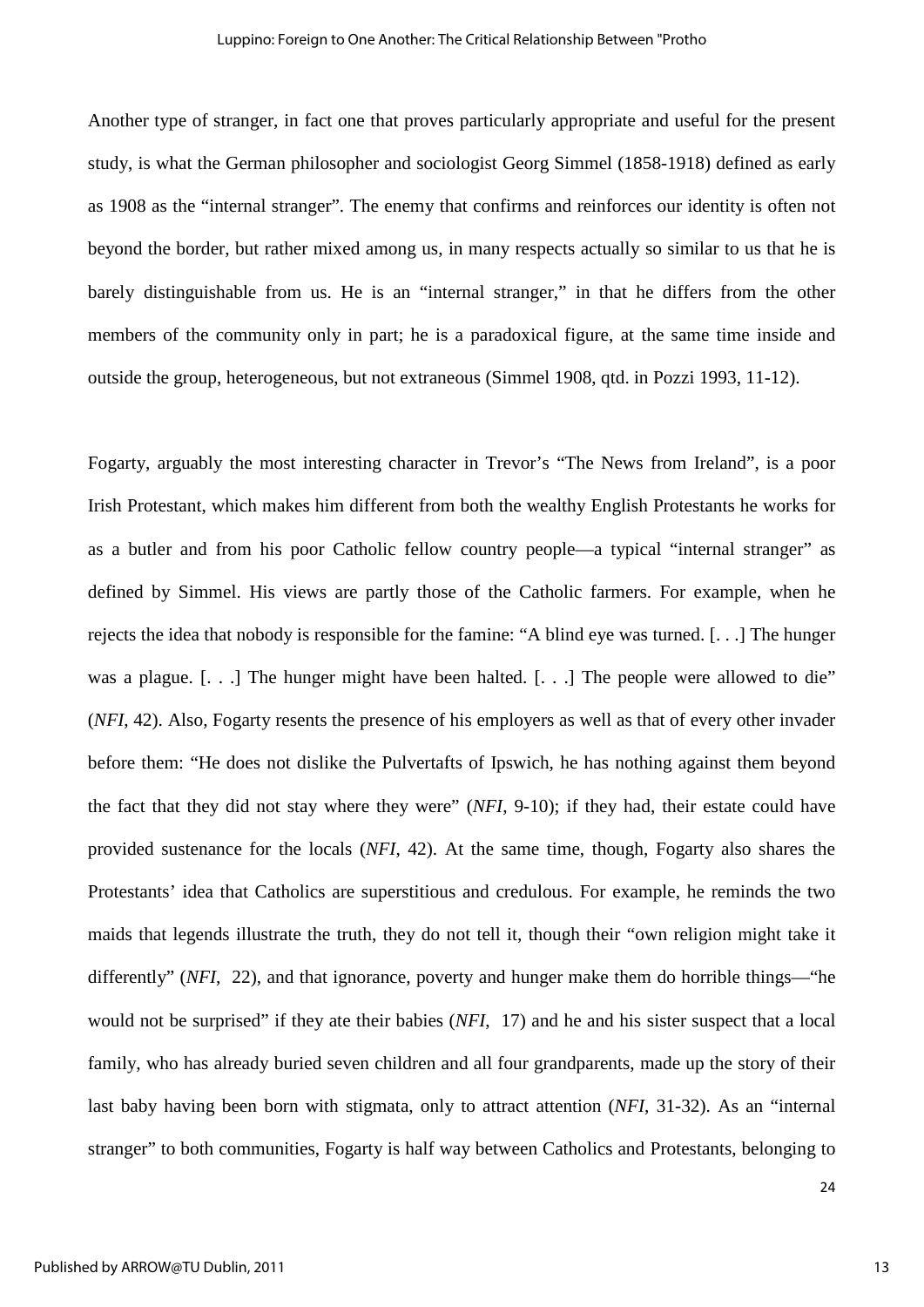neither, sharing their alternative views and allegiances partially, marginally, interchangeably. He is, in a sense, a cultural hybrid, but his condition does not appear to be unproblematic or final. Through this story, Trevor is committed to providing a comprehensive account of the Famine, of its impact on the Irish rural population and of the different points of view of those who participated in that tragedy, with different roles and levels of responsibility. Interestingly, however, though set against a different historical background, this story diagnoses the relationship between Catholics and Protestants in Ireland in similar ways to the other stories we have looked at, that is, in terms of a crisis. By staging a range of characters that differ not only for their being Protestants and Catholics, but also because they are English and Irish, wealthy and destitute, educated and superstitious, content and alienated, "The News from Ireland" also proves strikingly relevant for an analysis of the different types and degrees of foreignness and otherness that mark the dynamics of the Irish social texture.

#### 4. *Conclusion*

The 1990s saw the transformation of the Republic of Ireland into a globalized, multi-ethnic and multi-confessional country, as well as a gradual relaxation of the armed conflict in the North. Since then, there has been widespread hope that such political and economical developments would soon be paralleled by a resolution of the internal conflicts connected with religious and ethnic difference.

The analysis of some short stories published only a few years before the arrival of the Celtic Tiger and the signing of the Good Friday Agreement has demonstrated that one of the oldest and deepest splits in the Irish society, that between Catholics and Protestants, is still problematic. Stereotypes and preconceptions with which the members of the two groups look at and relate to one another are very similar today to what they have been for centuries, and certain colonial legacies are far from being defunct.

14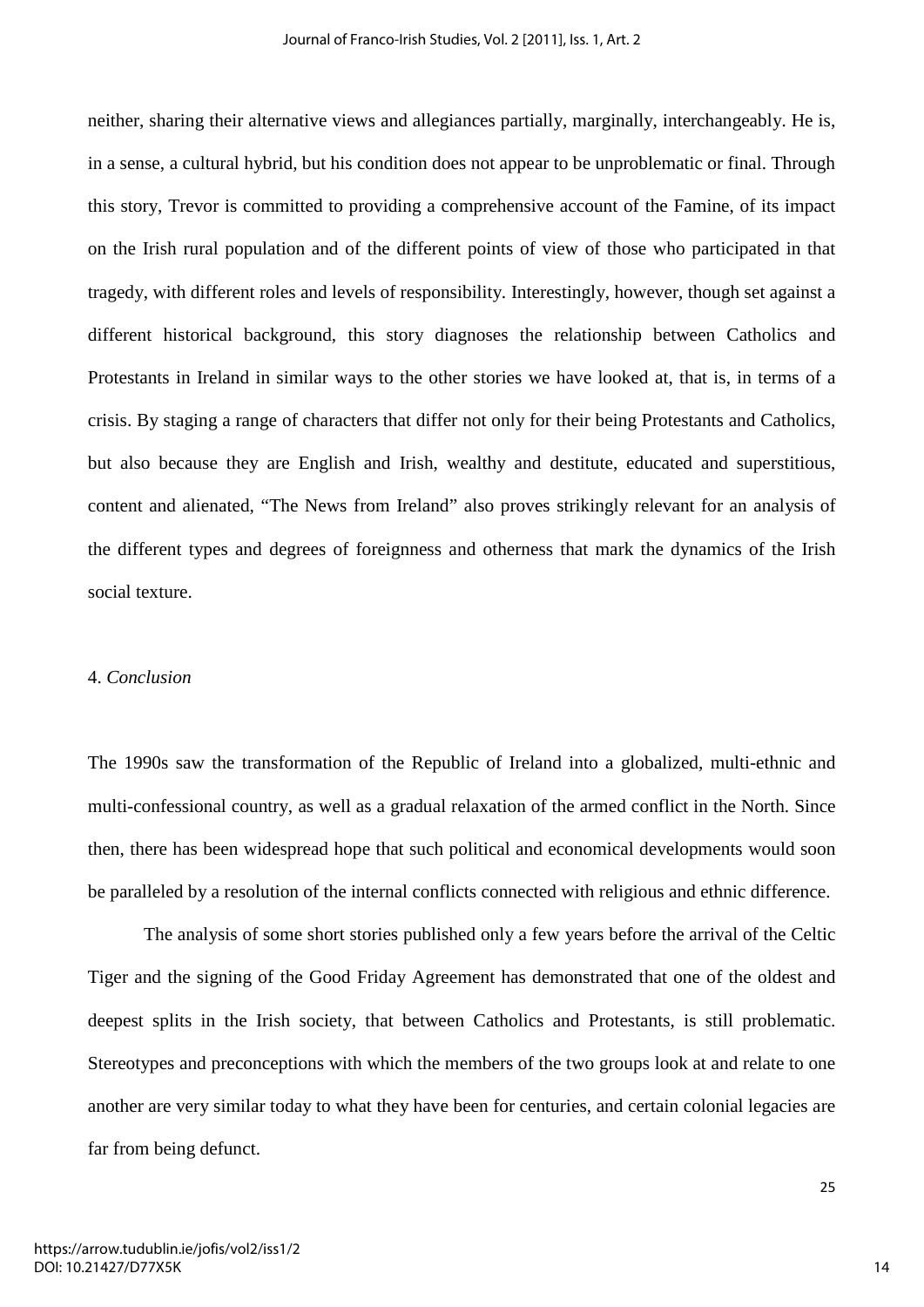John McGahern's stories acknowledge certain important differences between Catholics and Protestants, for example in the conception of education (a waste of time and money for the Sergeant, a means to social promotion for Colonel Sinclair, in "Oldfashioned"), or in the organization of work (based on the exchange of favours and on a "casual [. . .] sense of coming and going" for Catholic farmers, on payment and "strict timekeeping" for Protestant landlords, in "The Conversion of William Kirkwood") (*HG*, 52). At the same time McGahern seems to imply that difference is often based on preconceptions. The farmers' derision of William Kirkwood, for instance, "was based on no knowledge of the man. It came from casual observation, complacent ignorance, simple prejudice, that lazy judgment that comes more easily than any sympathy" (*HG*, 123) and can be overcome through knowledge: "Only for your being a Protestant, there'd not be the slightest difference now between you and the rest of us" (*HG*, 127). McGahern's view emerges as altogether sceptical about the viability of an effective integration between Catholics and Protestants. He seems to be of the opinion that there can certainly be contacts and exchanges between them, but that their worlds will remain ultimately separate and irreconcilable. "Your father would never have been able to live with that. You really have to be born into that class of people. You don't ever find robins feeding with the sparrows" (*HG*, 48-49), Guard Casey tells Johnny, in "Oldfashioned", commenting on the Sergeant's angry reaction at the Sinclairs' plans for the boy. And a similar image is used to comment on William Kirkwood's conversion to Catholicism, which is what allows him to ultimately become part and parcel of the community around him, but which is also seen as "alarming" —" It broke the fierce law that everybody stayed within the crowd they were born into, like the sparrows or blackbirds. [. . .] Catholics had turned Protestant for money or position, it was an old sore and taunt; but the only reason a Protestant was ever known to turn was in order to marry" (*HG*, 127-128).

Trevor's stories offer us a wider and more diverse range of situations and geographical and historical settings, but, like McGahern's, they also suggest that integration and peaceful coexistence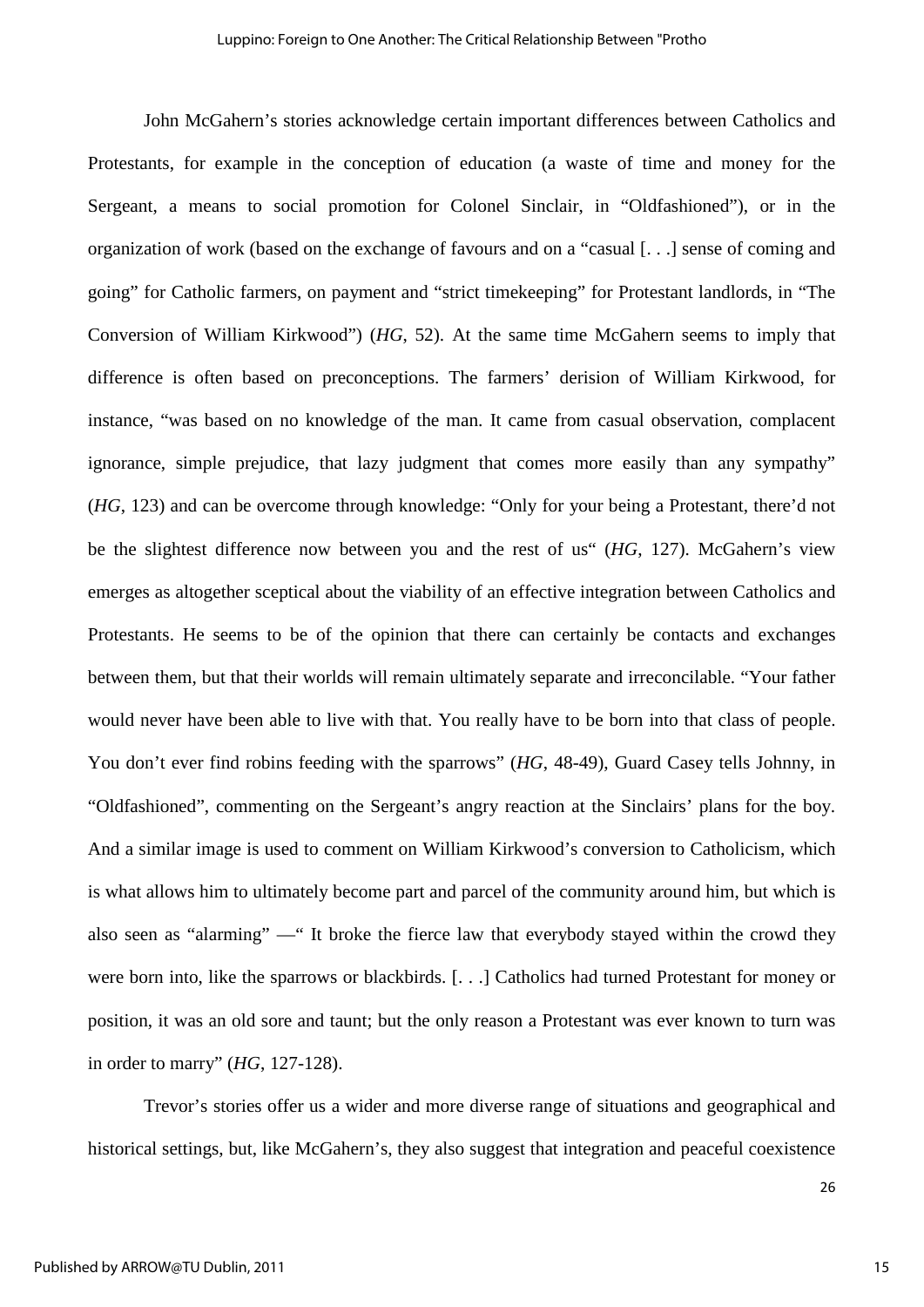are only possible on certain conditions: that everybody stays where they belong ("The News from Ireland"); that the state enjoys economic prosperity and political stability ("The Distant Past"); that troublesome aspects of history are conveniently forgotten or kept at a safety distance ("Beyond the Pale"). Trevor's view seems to be that a peaceful, balanced and harmonious coexistence is only attainable by acknowledging the respective roles and responsibilities, by knowing history in its different versions, and by being open to different points of view.

In conclusion, we can say that the marriage of Celtic and Catholic elements with Anglo-Irish and Protestant ones, imagined by the intellectuals of the Literary Revival over a century ago, continues to be little more than a mirage. The funny neologisms, *Protholic* and *Cathestant*, seem to better describe the simultaneous and parallel presence of the two communities on the national territory than their effective and harmonious fusion. Recent Irish fiction portrays a society in which different ethnic and religious components coexist in (more or less) peaceful and civilized ways, while remaining distinct and separate; the overall picture, in short, is one of tolerance, but of no real integration; the condition of mutual foreignness persists in a nagging way. From the vantage point of 2010, which sees a post-Celtic Tiger Republic struggling to recover from recession, and of a still delicate peace in the North, the ultimate question, " Is integration possible?" remains a challenging and open one.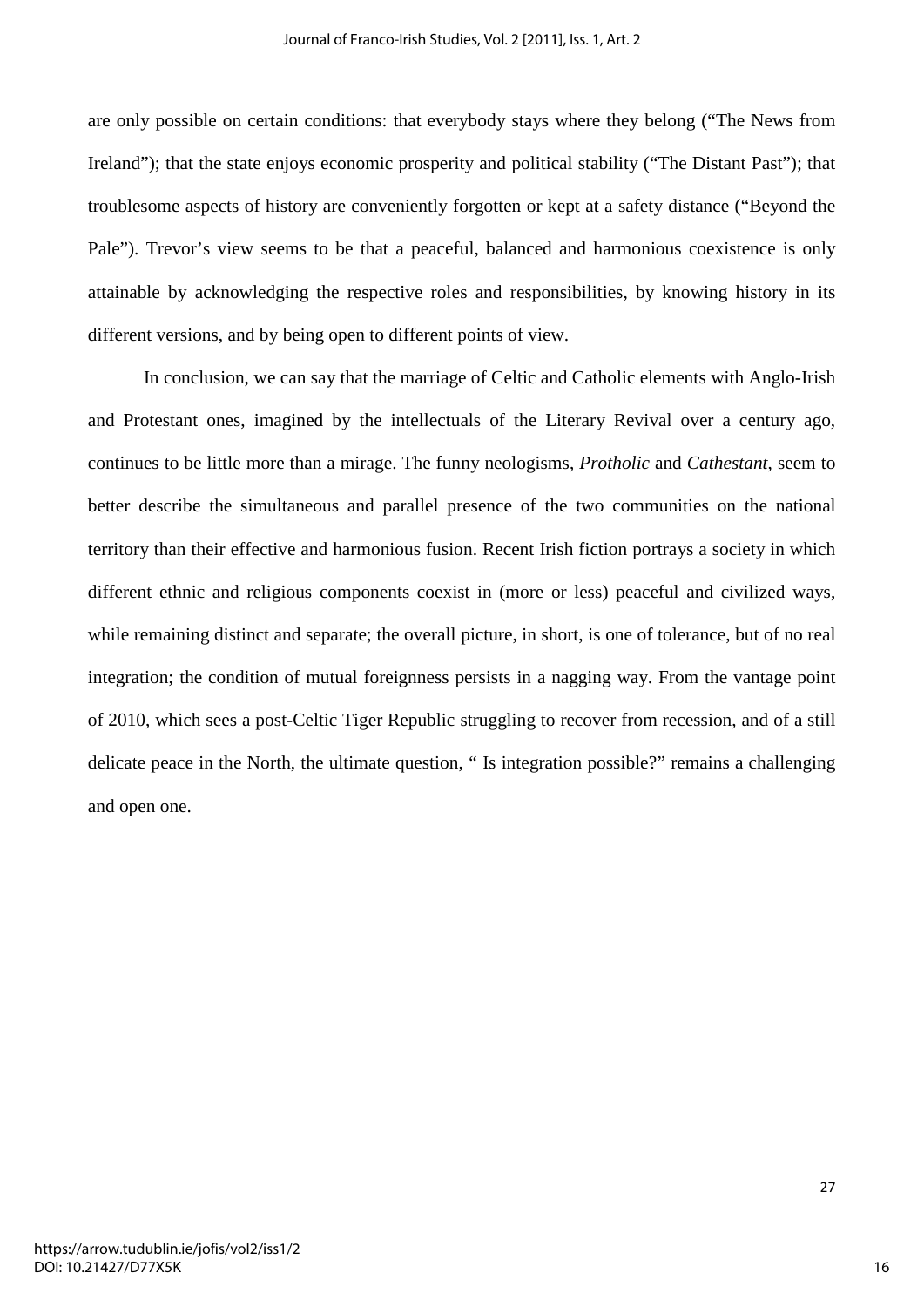### **Works Cited**

Aldobrandini, Giovanni, 1993. " 'Paddies' e grandi intellettuali irlandesi nell'Inghilterra vittoriana", in *Lo straniero interno*, a cura di Enrico Pozzi, Firenze: Ponte alle Grazie, 88-106.

Berger, Peter L. and Luckman, Thomas, 1966. *The Social Construction of Reality. A Treatise in the Sociology of Knowledge,* Garden City, NY: Anchor Books.

Bettini, Maurizio (ed.), 1992. *Lo straniero, ovvero l'identità culturale a confronto*, Roma:Laterza.

Brown, Terence, 2004. *Ireland. A Social and Cultural History 1922-2002*, London: Harper Perennial.

Ceserani, Remo, 1998. *Lo straniero*, Roma: Laterza.

Cleary, Joe, 2002. *Literature and Partition in the Nation-State. Culture and Conflict in Ireland, Israel and Palestine*, Cambridge: Cambridge University Press.

Connolly, S. J. (ed.), 1998. *The Oxford Companion to Irish History*, Oxford: Oxford University Press.

Cotesta, Vittorio, 2002. *Lo straniero. Pluralismo culturale e immagini dell'Altro nella società globale*, Roma: Laterza.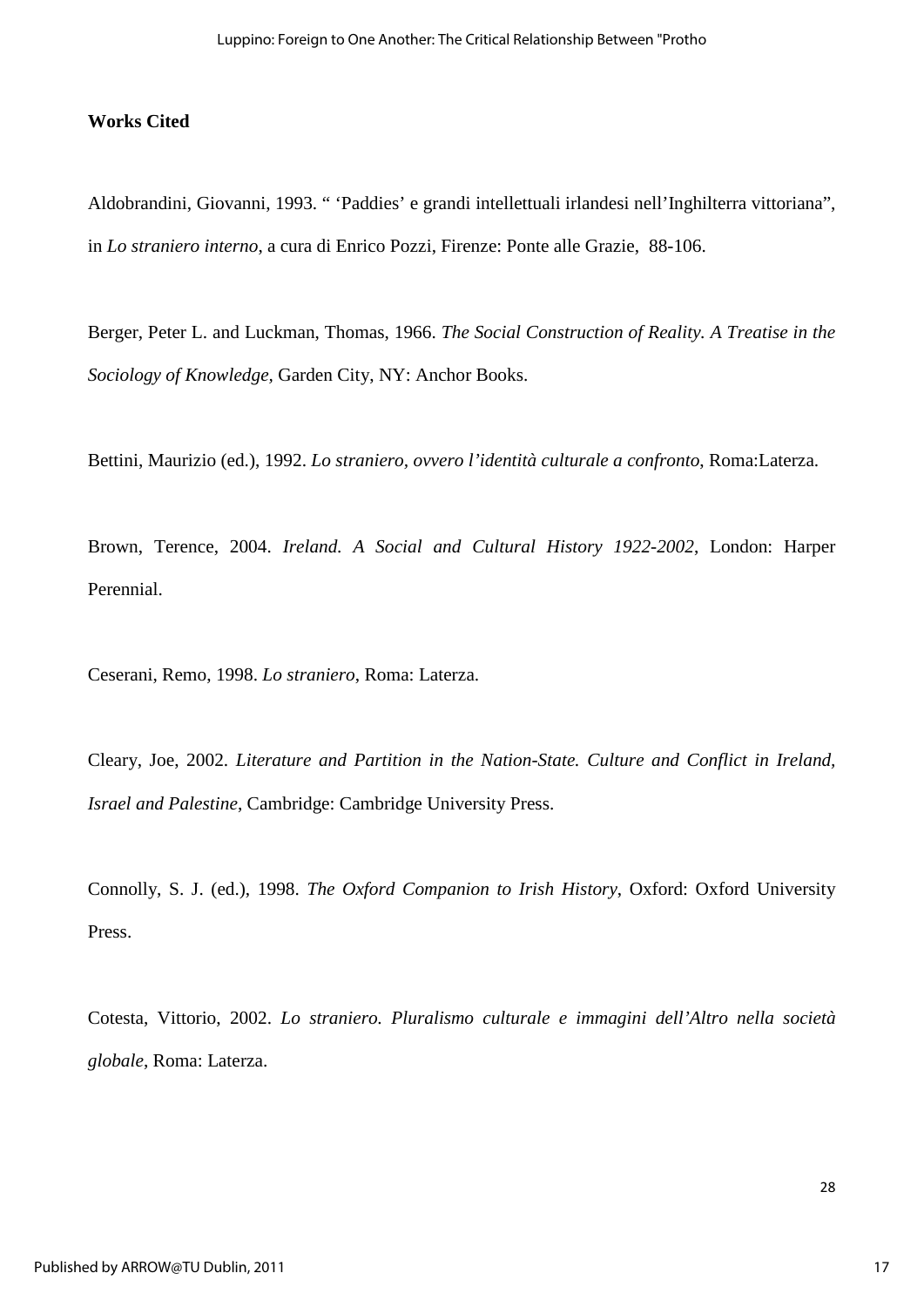Dawe, Gerald and Longley, Edna (eds.), 1985. *Across a Roaring Hill. The Protestant Imagination in Modern Ireland. Essays in Honour of John Hewitt*, Belfast: The Blackstaff Press.

Domenichelli, Mario and Fasano, Pino (eds.), 1997. *Lo straniero. Atti del Convegno di Studi, Cagliari 16-19 novembre 1994*, Roma: Bulzoni.

Elias, Norbert, *The Civilizing Process* [English tr. by Edmund Jephcott]:

---, 1978. Vol. 1, *The History of Manners*, Oxford: Blackwell and New York: Urizen Books;

---, 1982. Vol. 2, *Power and Civility,* New York, Pantheon Books;

[original German edn. 1989. *Über den Prozeβ der Zivilisation. Soziogenetische und psychogenetische Untersuchungen*, 2 Volumes, Basel: Haus zum Falken].

Elias, Norbert,, and Scotson, John L., 1965. *The Established and the Outsiders: A Sociological Enquiry into Community Problems*, London: Frank Cass.

Feldman, Alice, 2003. *Beyond the Catholic-Protestant Divide: Religious and Ethnic Diversity in the North and South of Ireland*, *Working Papers in British-Irish Studies No. 31*, 2003, Dublin: Institute for British-Irish Studies.

Freud, Sigmund, 1919. "Das Unheimliche", in *Imago*, 5: 297-324 .

Genet, Jacqueline (ed.), 1991. *The Big House in Ireland. Reality and Representation*, Dingle: Brandon.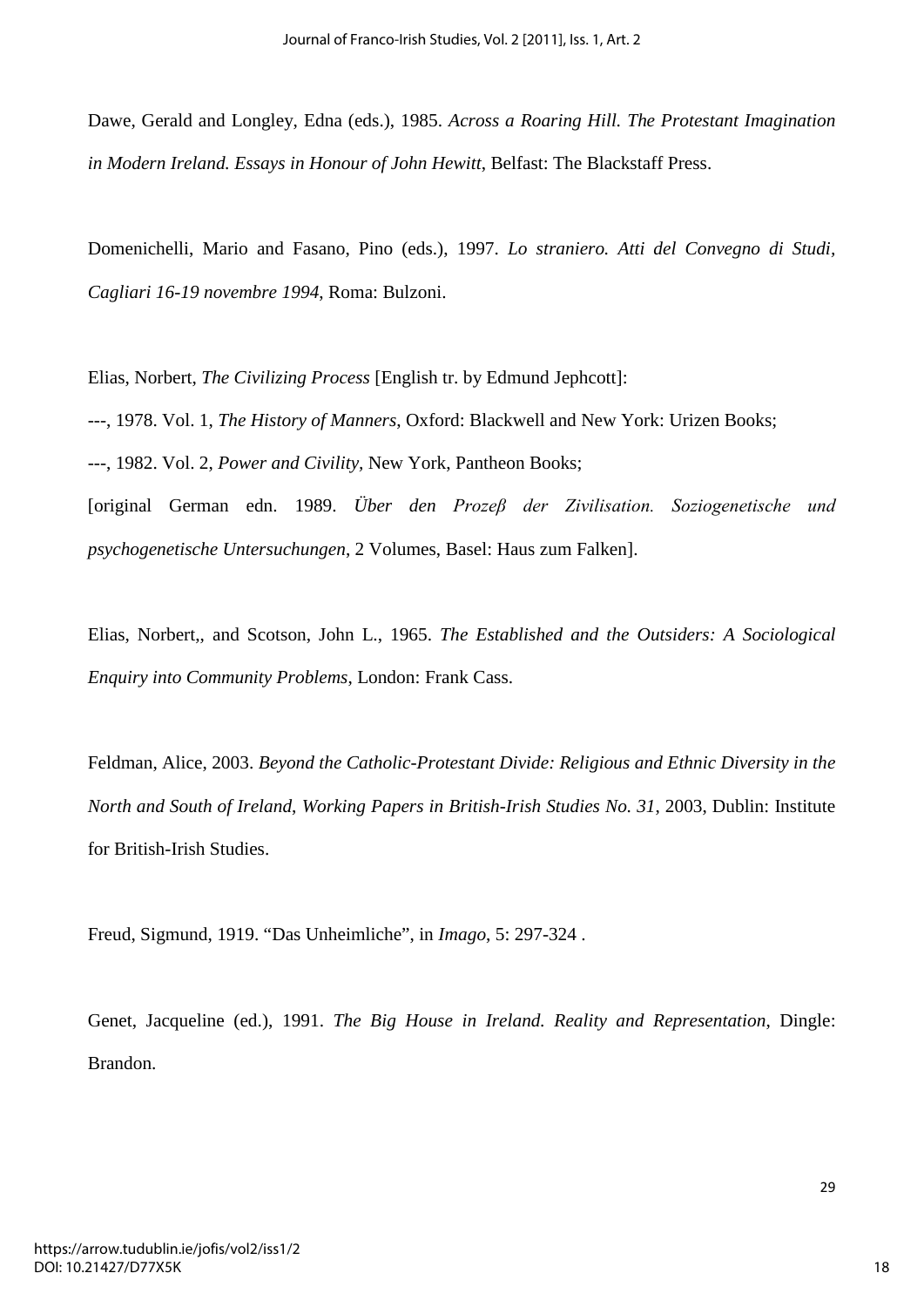Gerald of Wales, 1187. *Topographia Hibernica* [Topography of Ireland]. ---, 1189. *De Conquestu Hiberniae*, [The Conquest of Ireland].

Grant, Patrick, 1999. *Breaking Enmities. Religion, Literature and Culture in Northern Ireland, 1967-97*, Houndmills: Palgrave.

---, 2001 *Literature, Rhetoric and Violence in Northern Ireland, 1968-1998 Hardened to Death*, Houndmills: Palgrave.

Jeffares, Norman A. (ed.), 1982. *Anglo-Irish Literature*, Dublin: Gill and Macmillan.

Kelleher, Margaret and O'Leary, Philip (eds.), 2006. *The Cambridge History of Irish Literature. Volume 2: 1890-2000*, Cambridge: Cambridge University Press.

Kennedy-Andrews, Elmer, 2003. *Fiction and the Northern Ireland Troubles since 1969: De-constructing the North*, Dublin: Four Courts Press.

Keogh, Dermot, 2004. *Twentieth Century Ireland. Revolution and State Building.* Revised Edition, Dublin: Gill & Macmillan

Kiberd, Declan, 1996. *Inventing Ireland. The Literature of the Modern Nation*, London:Vintage. ---, 2005. *The Irish Writer and The World*, Cambridge: Cambridge University Press.

Kristeva, Julia, 1991. *Strangers to ourselves* [English tr. by Léon Roudiez], London: Harvester Wheatsheaf, [original French edn. 1988. *Étrangers à nous-mêmes*, Paris:Fayard.]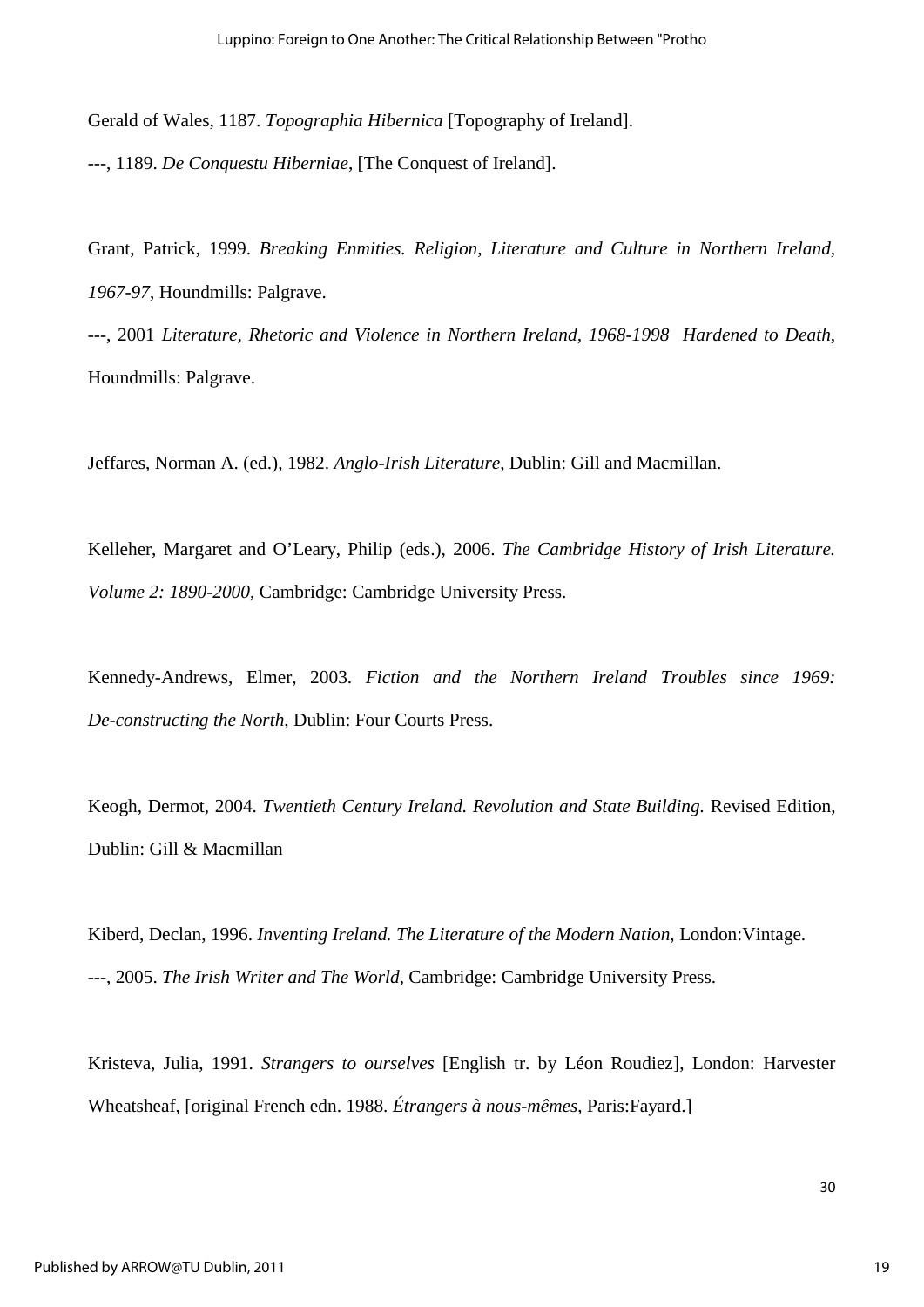McGahern, John, 1985. "Oldfashioned", in *High Ground* [HG], London: Faber and Faber, 35-58. ---, 1985. "Eddie Mac", in *High Ground* [HG], London: Faber and Faber, 68-81. ---, 1985. "The Conversion of William Kirkwood", in *High Ground* [HG], London: Faber and Faber, 120-139.

Moynahan, Julian, 1995. *Anglo-Irish. The Literary Imagination in a Hyphenated Culture*, Princeton: Princeton University Press.

Pozzi, Enrico (ed.), 1993. *Lo straniero interno*, Firenze: Ponte alle Grazie.

Sanna, Laura, 'That Moste Barbarous Nacion and Their Hoggishe Fashion'. Occhi inglesi sull'Irlanda tra XII e XVI secolo", in Domenichelli, Mario and Fasano, Pino (eds.), *Lo straniero. Atti del Convegno di Studi, Cagliari 16-19 novembre 1994*, 401-424.

Scheler, Max, 1980. *Problems of a Sociology of Knowledge* [English tr. by Manfred S. Frings], London: Routledge & Kegan Paul, [original German edn. *Probleme einer Soziologie des Wissens* (1926)].

Schutz, Alfred, 1967. *The Phenomenology of the Social World*, [English tr. by G. Walsh and F. Lehnert], Evanston: Northwestern University Press, [original German edn. *Der sinnhafte Aufbau der sozialen Welt: Eine Einleitung in die verstehenden Soziologie*, 1932].

Simmel, Georg, 1908. *Soziologie. Untersuchungen über die Formen der Vergesellschaftung*. Leipzig-München: Duncker & Humblot. [*Sociology: Investigations on the Forms of Sociation*].